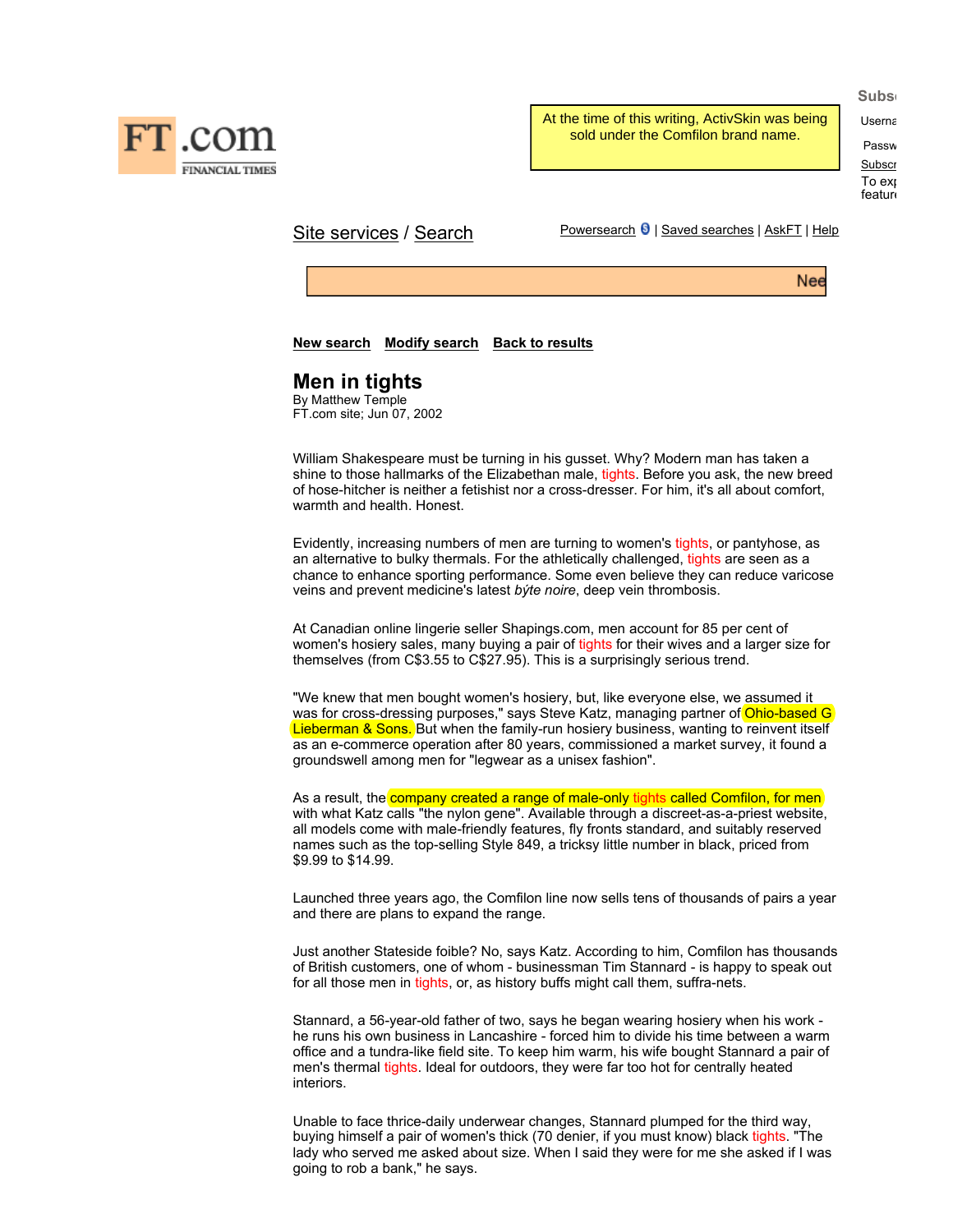Though Stannard's first hose experience proved unsuccessful - "The tights were too thick. The ideal is about 15 or 20 denier" - he soon became a convert.

Warmth is not the only reason men head for the hosiery department. Cyclists such as Lance Armstrong of the US have long been sold on the aerodynamic properties of tights, as have wrestlers and increasing numbers of professional runners. But for Steve Newman, 41, the selling point is medical.

When Newman noticed the onset of varicose veins, the US engineer was advised by his doctor to wear support socks. When the elastic band cut into his leg just below the knee, the doctor suggested off-the-shelf tights instead - with positive results. "After wearing them for a time, the aching in my legs disappeared," says Newman. Since then, tights have become a regular fixture in his wardrobe and his problem veins have all but gone.

What about the more serious DVT? Last year, footwear group Scholl launched its own range of Flight Socks, designed to prevent aviation-induced thromboses by, supposedly, stimulating blood circulation in the legs (ý11.95 to ý12.99).

However, leading DVT expert Patrick Kesteven, consultant haematologist at Newcastle upon Tyne's Freeman Hospital, says there is little evidence to support claims that hosiery, of any sort, will actually prevent long-haul blood clots.

Support stockings - thigh-length socks that apply pressure to the legs - may prevent some varicose veins from forming and some "sluggish" blood from clotting, and they may reduce the incidence of post-DVT leg-swelling. But Kesteven says there is no hard proof that over-the-counter products offer any benefit.

"The only medical use for tights I've seen is to prevent jellyfish stings. Queensland lifesavers wear them over their heads," he says.

Whatever the pros of hose, the biggest problem remains the s-word: stigma. Surely, tights are for women - always have been, always will be. Not so, says Aileen Ribeiro, professor of the history of dress at the Courtauld Institute of Art.

Tights were, of course, once a male-only preserve, believed to accentuate masculinity, not mock it. In ancient Rome, tights were worn exclusively by testosterone-fuelled, burly workers, for whom the toga was an impractical luxury. "Drape garments implied a sort of patrician indolence," says Ribeiro.

By the 14th century, men of all classes wore their tights with pride. Improvements in textile manufacture, especially the advent of bias-cutting, led to a closer-fitting hose for those who could afford it, with men competing to see whose tights were tightest.

Unfortunately, tunics were also getting shorter and men often unwittingly revealed themselves in ways that caused polite society to gasp. In her book *Dress and Morality* (B.T. Batsford, ý25), Ribeiro says men's hose at the time provoked "quite a lot of moral comment". Still, tights remained an essential menswear item.

So, when women dared to wear them, not under dresses, but alone, as trousers, there was mass hysteria. "There was a big fear of women usurping the male role by wearing anything of this kind, because it would flaunt their sexuality and subvert men's, too," says Ribeiro.

Fast forward 500 years, and it's men's turn to storm the pantyhose barricade. The only problem, for the mainstream hosiery industry, is persuading more men to overcome their modern prejudice and buy tights. Atavistic tradition is one thing, but it's a brave 21st century father who asks his children for silkies, not socks on Father's day.

Perhaps the industry needs to rebrand tights, to remove their feminine image, and make them more appealing to men. Four years ago, Austrian luxury hosiery company Wolford tried. It launched a men's range, with the anatomically curious name "Waist-sock", which has been reasonably successful (ý52/\$98).